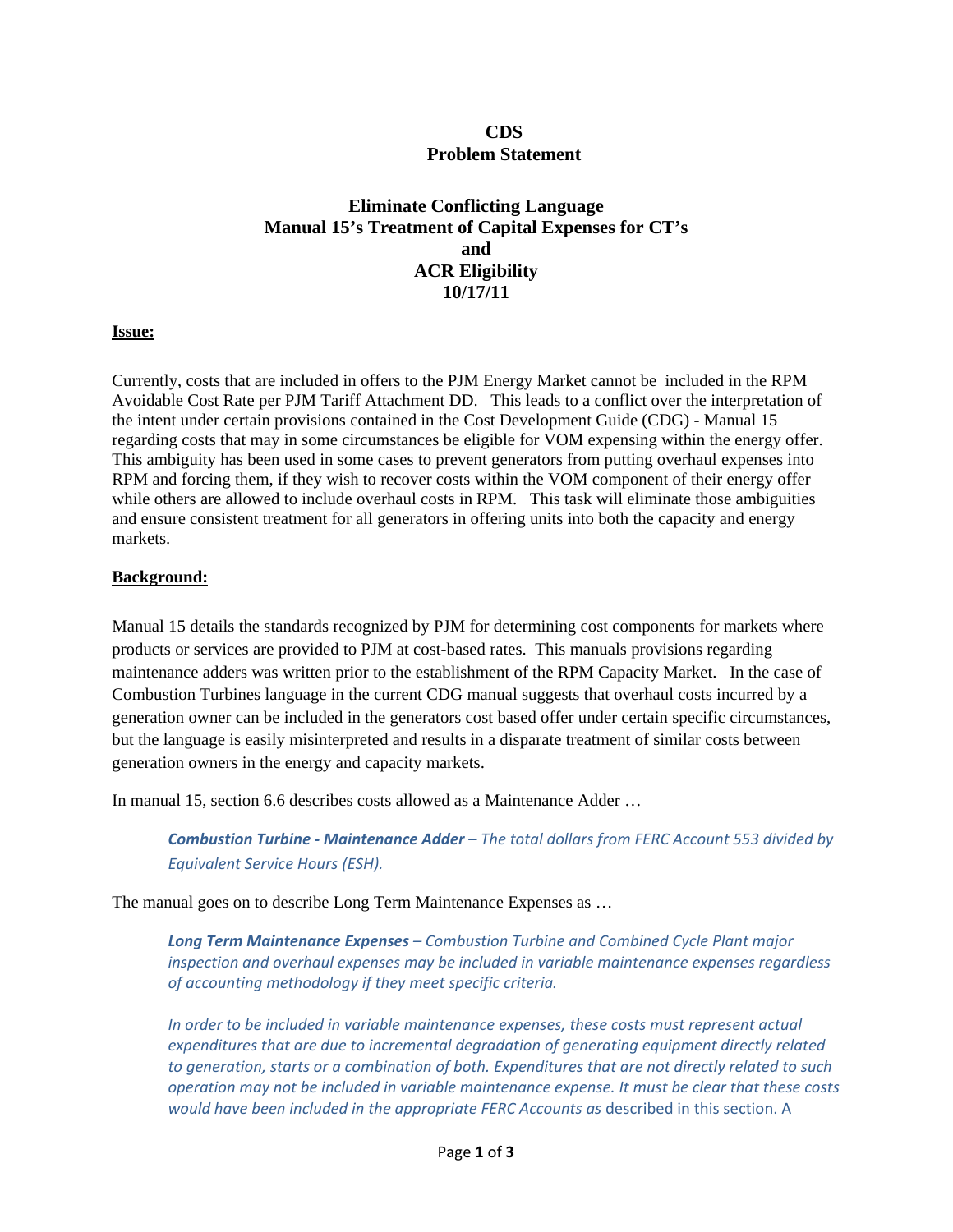detailed listing of all proposed long-term maintenance costs must be submitted to the PJM *MMU for evaluation and final approval pursuant to the Cost and Methodology Approval Process.* 

*Combustion Turbine and Combined Cycle Plant major inspection and overhaul costs categories include but are not limited to the following:*

- *Combustion Turbine Generator Inlet Air System*
- *Inlet Air Filter Replacement*
- *Evaporative cooling system media replacement*
- *Mechanical inlet air cooling chiller and pump inspection and overhaul*
- *Fuel System*
- *Fuel Gas Compressors Inspection and Overhaul*
- *Distillate Fuel Pumps Inspection and Overhaul*
- *Water Treatment*
- *Resin Replacement*
- *RO Cartridges Replacement*
- *Environmental*
- *SCR and/or CO Reduction Catalyst Replacement*
- *Combustion Turbine Generator ("CTG")*
- *Combustion Inspections including Parts, Labor, Rentals and Specialized technical expertise and support*
- *Hot Gas Path Inspection*
- *Major Overhaul*
- *Electric Generator Inspection and Overhaul*
- *Cooling Tower*
- *Circulation Pump Inspection and Overhaul*
- *Cooling Tower Fan Motor and Gearbox Inspection and Overhaul*
- *Replacement of Cooling Tower Fill and Drift Eliminators*

These rules suggest that certain overhaul costs may be recoverable as Maintenance expenses in the energy offer. However the requirements are being loosely interpreted. Under the CDG manual rules the overhaul costs in question must "*have been included in the appropriate FERC Accounts as* described in this section" which are FERC 553 and "*must represent actual expenditures that are due to incremental degradation of generating equipment directly related to generation, starts or a combination of both"*. A sister set of rules with the same issues outlined above are included in section 5.6 of M‐15 addressing combined cycle configurations.